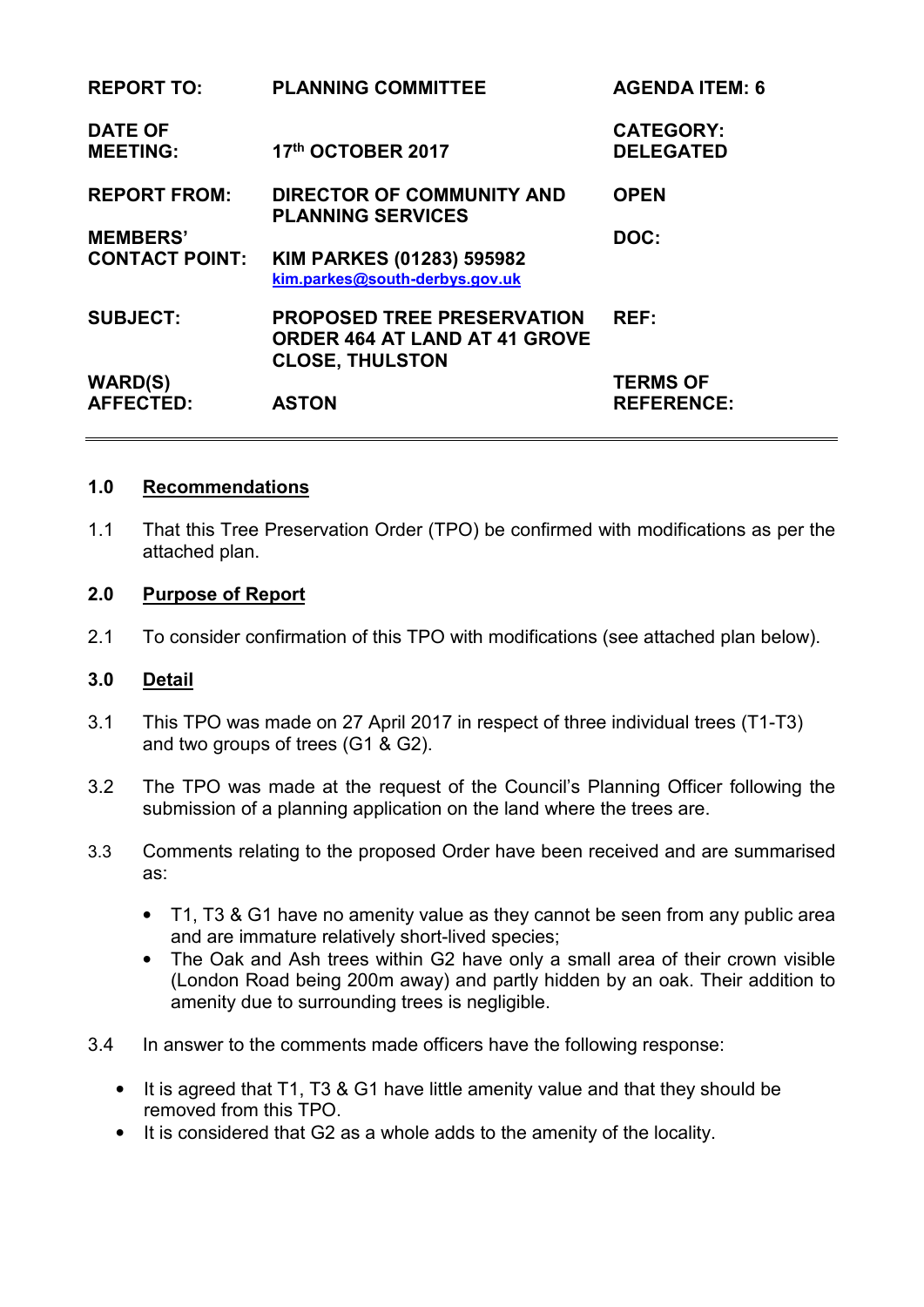#### **4.0 Planning Assessment**

4.1 It is expedient in the interests of amenity to make these trees the subject of a (modified) TPO.

# **5.0 Conclusions**

5.1 It is expedient in the interests of amenity to preserve.

# **6.0 Financial Implications**

6.1 Notwithstanding the above representation, the responsibility for trees and their condition remain with the landowner. The Council would only be open to a claim for compensation if an application to refuse works to the TPO was made and subsequently refused, and liability for a particular event or occurrence could be demonstrated.

## **7.0 Corporate Implications**

7.1 Protecting visually important trees contributes towards the Corporate Plan theme of Sustainable Development.

### **8.0 Community Implications**

8.1 Trees that are protected for their good visual amenity value enhance the environment and character of an area and therefore are of community benefit for existing and future residents helping to achieve the vision for the Vibrant Communities theme of the Sustainable Community Strategy.

## **9.0 Background Information**

- a. 27 April 2017 Tree Preservation Order
- b.  $1^{st}$  June 2017 Letter from Mr C Parkes